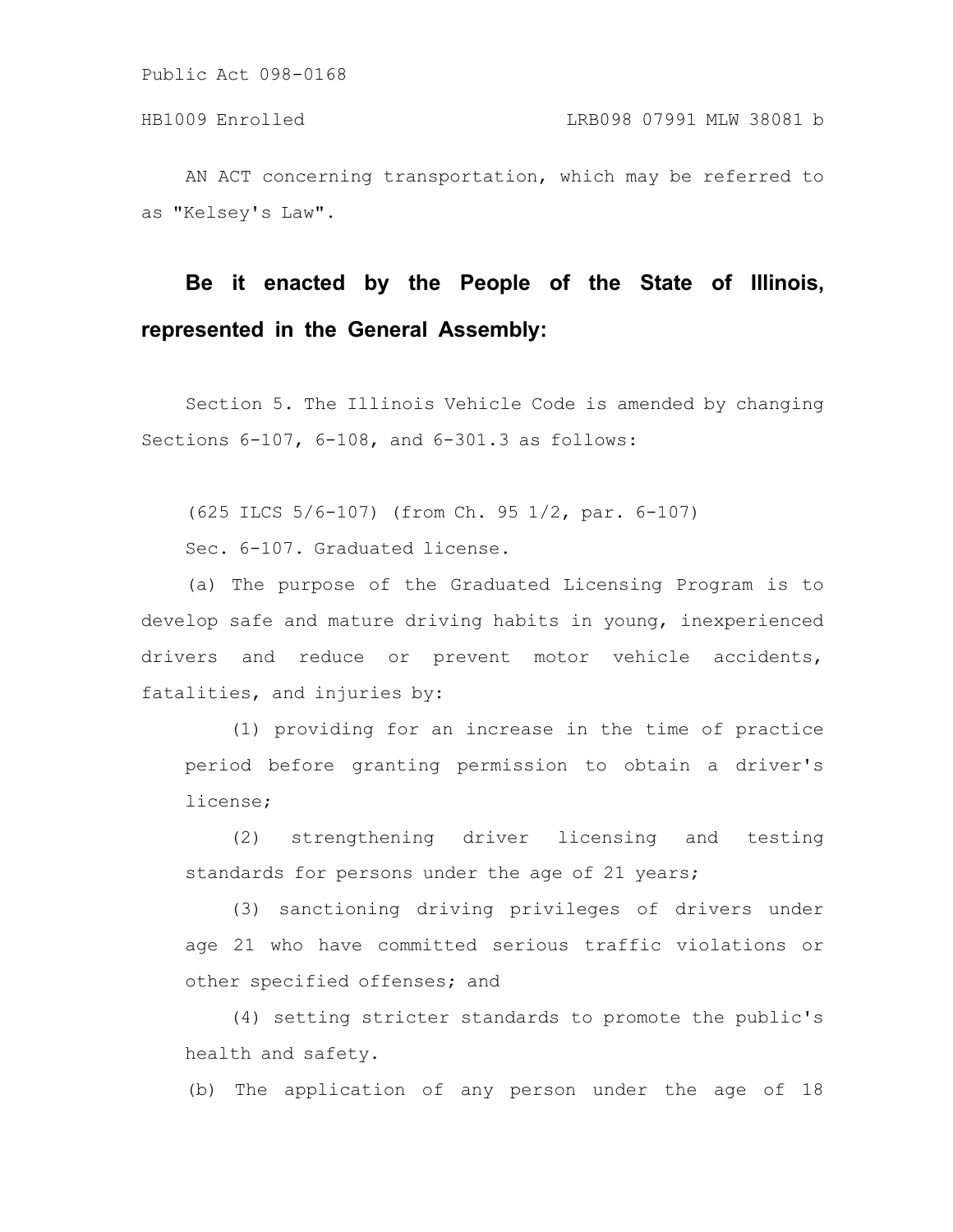## HB1009 Enrolled LRB098 07991 MLW 38081 b

years, and not legally emancipated, for a drivers license or permit to operate a motor vehicle issued under the laws of this State, shall be accompanied by the written consent of either parent of the applicant; otherwise by the guardian having custody of the applicant, or in the event there is no parent or guardian, then by another responsible adult. The written consent must accompany any application for a driver's license under this subsection (b), regardless of whether or not the required written consent also accompanied the person's previous application for an instruction permit.

No graduated driver's license shall be issued to any applicant under 18 years of age, unless the applicant is at least 16 years of age and has:

(1) Held a valid instruction permit for a minimum of 9 months.

(2) Passed an approved driver education course and submits proof of having passed the course as may be required.

(3) Certification by the parent, legal guardian, or responsible adult that the applicant has had a minimum of 50 hours of behind-the-wheel practice time, at least 10 hours of which have been at night, and is sufficiently prepared and able to safely operate a motor vehicle.

(b-1) No graduated driver's license shall be issued to any applicant who is under 18 years of age and not legally emancipated, unless the applicant has graduated from a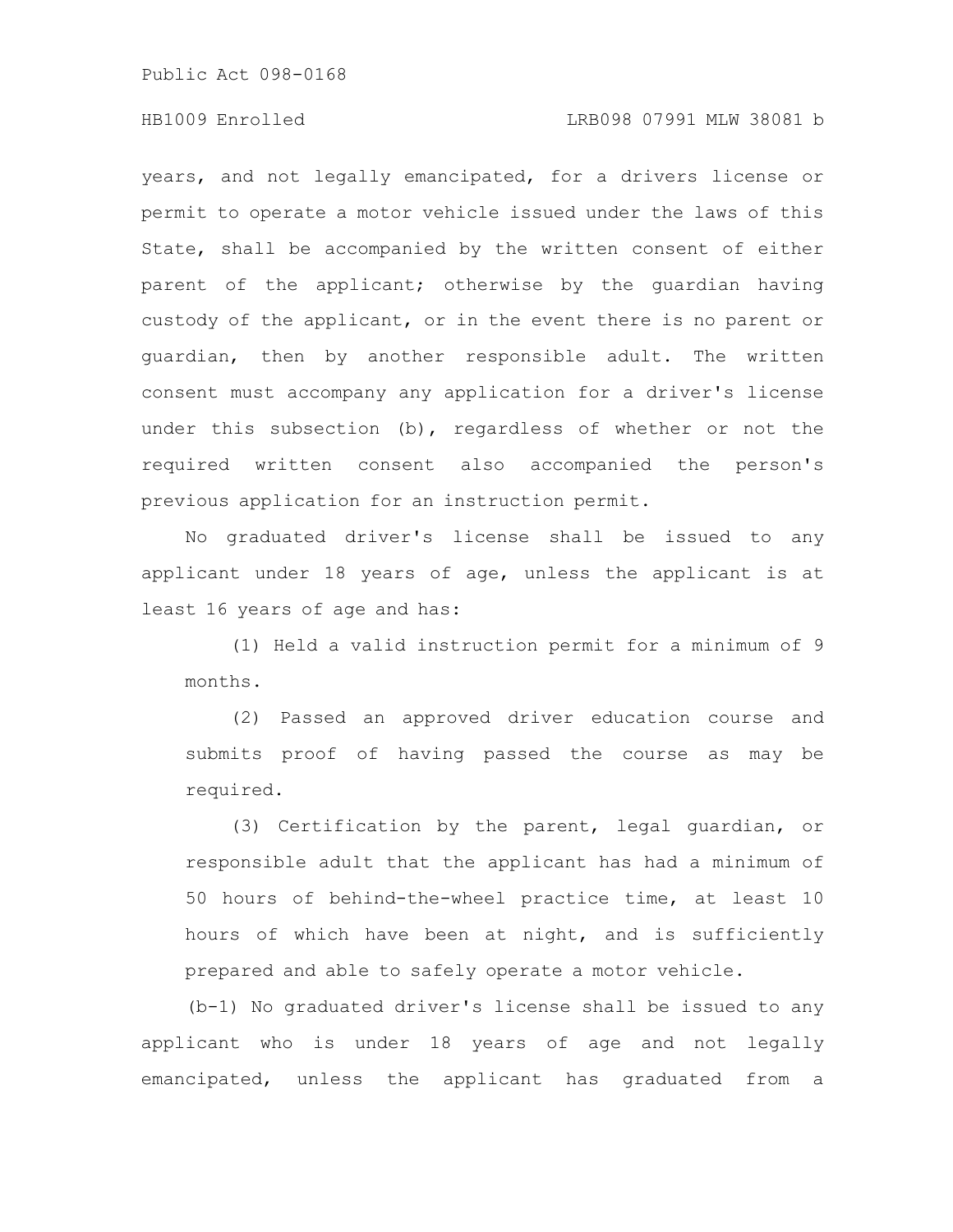#### HB1009 Enrolled LRB098 07991 MLW 38081 b

secondary school of this State or any other state, is enrolled in a course leading to a general educational development (GED) certificate, has obtained a GED certificate, is enrolled in an elementary or secondary school or college or university of this State or any other state and is not a chronic or habitual truant as provided in Section 26-2a of the School Code, or is receiving home instruction and submits proof of meeting any of those requirements at the time of application.

An applicant under 18 years of age who provides proof acceptable to the Secretary that the applicant has resumed regular school attendance or home instruction or that his or her application was denied in error shall be eligible to receive a graduated license if other requirements are met. The Secretary shall adopt rules for implementing this subsection  $(b-1)$ .

(c) No graduated driver's license or permit shall be issued to any applicant under 18 years of age who has committed the offense of operating a motor vehicle without a valid license or permit in violation of Section 6-101 of this Code or a similar out of state offense and no graduated driver's license or permit shall be issued to any applicant under 18 years of age who has committed an offense that would otherwise result in a mandatory revocation of a license or permit as provided in Section 6-205 of this Code or who has been either convicted of or adjudicated a delinquent based upon a violation of the Cannabis Control Act, the Illinois Controlled Substances Act,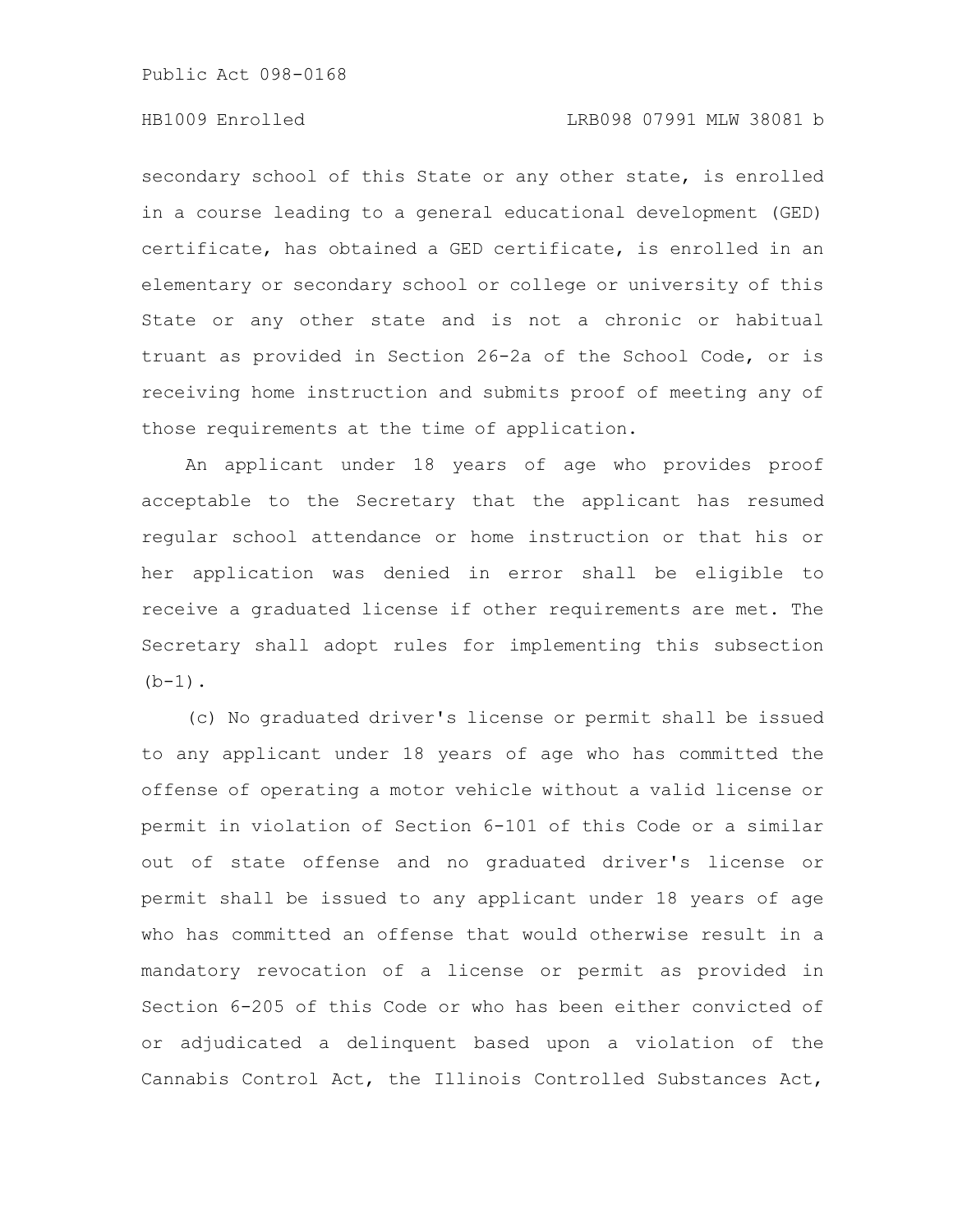the Use of Intoxicating Compounds Act, or the Methamphetamine Control and Community Protection Act while that individual was in actual physical control of a motor vehicle. For purposes of this Section, any person placed on probation under Section 10 of the Cannabis Control Act, Section 410 of the Illinois Controlled Substances Act, or Section 70 of the Methamphetamine Control and Community Protection Act shall not be considered convicted. Any person found guilty of this offense, while in actual physical control of a motor vehicle, shall have an entry made in the court record by the judge that this offense did occur while the person was in actual physical control of a motor vehicle and order the clerk of the court to report the violation to the Secretary of State as such.

(d) No graduated driver's license shall be issued for 9 months to any applicant under the age of 18 years who has committed and subsequently been convicted of an offense against traffic regulations governing the movement of vehicles, any violation of this Section or Section 12-603.1 of this Code, or who has received a disposition of court supervision for a violation of Section 6-20 of the Illinois Liquor Control Act of 1934 or a similar provision of a local ordinance.

(e) No graduated driver's license holder under the age of 18 years shall operate any motor vehicle, except a motor driven cycle or motorcycle, with more than one passenger in the front seat of the motor vehicle and no more passengers in the back seats than the number of available seat safety belts as set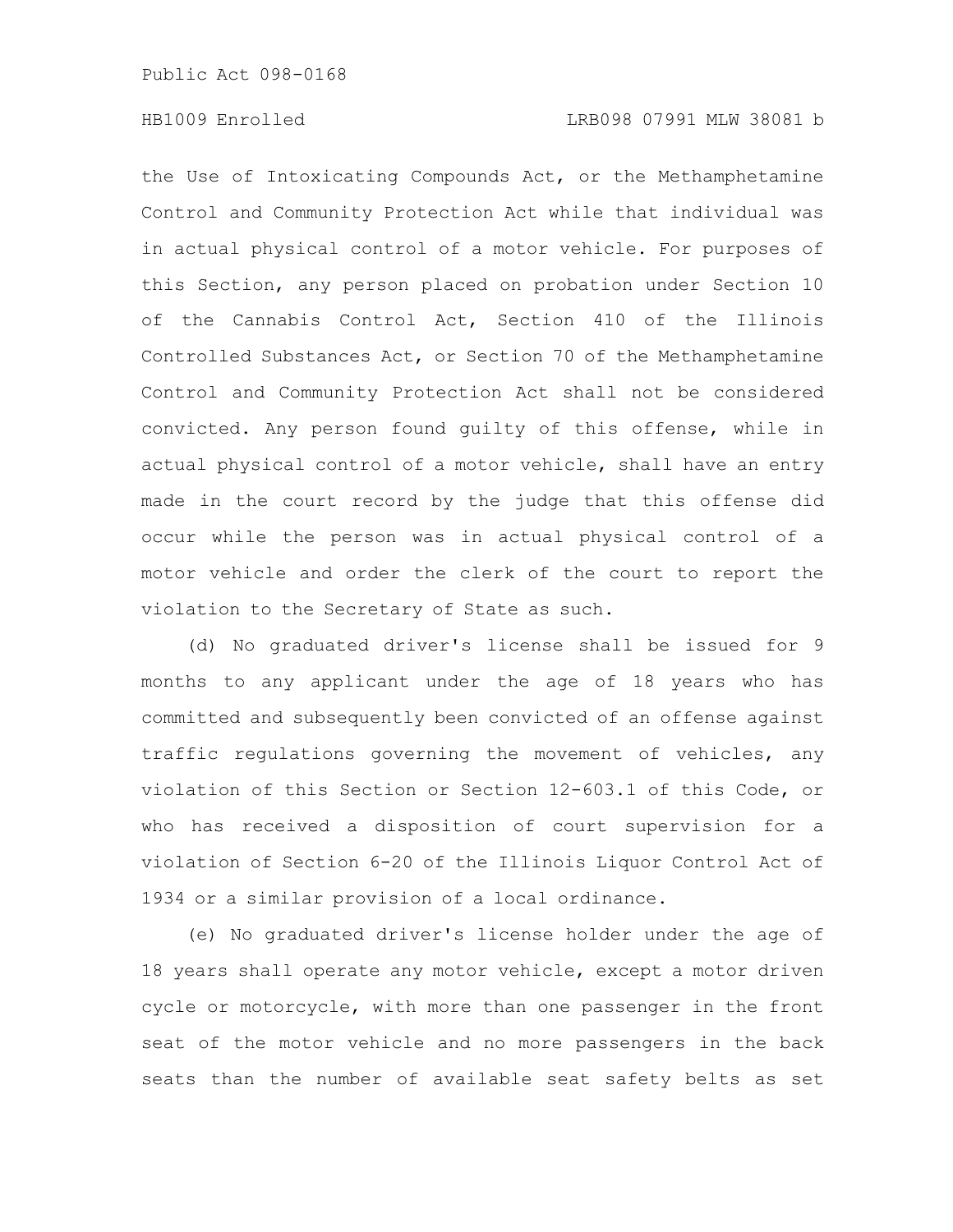### HB1009 Enrolled LRB098 07991 MLW 38081 b

forth in Section 12-603 of this Code. If a graduated driver's license holder over the age of 18 committed an offense against traffic regulations governing the movement of vehicles or any violation of this Section or Section 12-603.1 of this Code in the 6 months prior to the graduated driver's license holder's 18th birthday, and was subsequently convicted of the violation, the provisions of this paragraph shall continue to apply until such time as a period of 6 consecutive months has elapsed without an additional violation and subsequent conviction of an offense against traffic regulations governing the movement of vehicles or any violation of this Section or Section 12-603.1 of this Code.

(f) (Blank).

(g) If a graduated driver's license holder is under the age of 18 when he or she receives the license, for the first 12 months he or she holds the license or until he or she reaches the age of 18, whichever occurs sooner, the graduated license holder may not operate a motor vehicle with more than one passenger in the vehicle who is under the age of 20, unless any additional passenger or passengers are siblings, step-siblings, children, or stepchildren of the driver. If a graduated driver's license holder committed an offense against traffic regulations governing the movement of vehicles or any violation of this Section or Section 12-603.1 of this Code during the first 12 months the license is held and subsequently is convicted of the violation, the provisions of this paragraph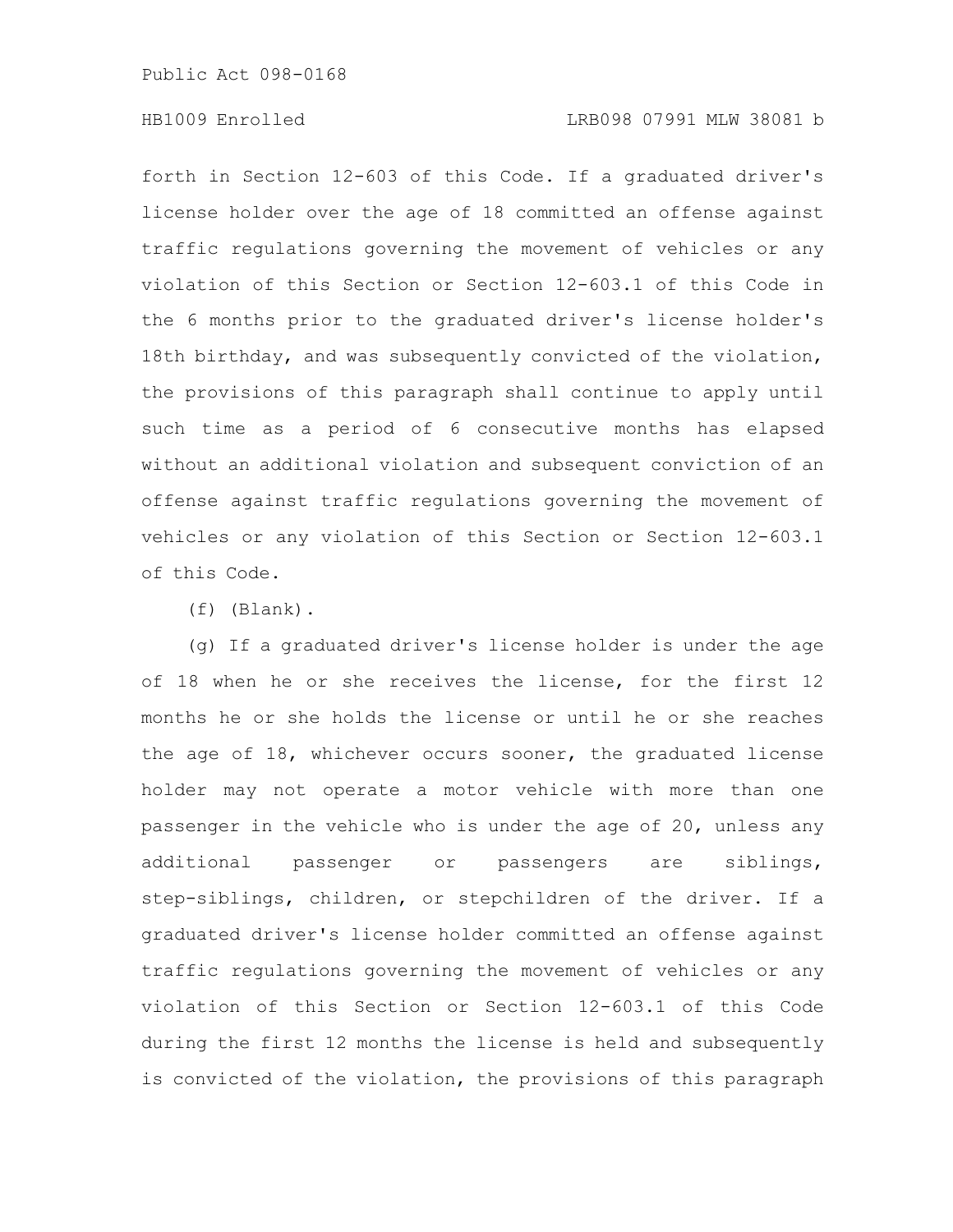shall remain in effect until such time as a period of 6 consecutive months has elapsed without an additional violation and subsequent conviction of an offense against traffic regulations governing the movement of vehicles or any violation of this Section or Section 12-603.1 of this Code.

(h) It shall be an offense for a person that is age 15, but under age 20, to be a passenger in a vehicle operated by a driver holding a graduated driver's license during the first 12 months the driver holds the license or until the driver reaches the age of 18, whichever occurs sooner, if another passenger under the age of 20 is present, excluding a sibling, step-sibling, child, or step-child of the driver.

(i) No graduated driver's license shall be issued to any applicant under the age of 18 years if the applicant has been issued a traffic citation for which a disposition has not been rendered at the time of application.

(Source: P.A. 96-607, eff. 8-24-09; 97-229, eff. 7-28-11; 97-835, eff. 7-20-12.)

(625 ILCS 5/6-108) (from Ch. 95 1/2, par. 6-108)

Sec. 6-108. Cancellation of license issued to minor.

(a) The Secretary of State shall cancel the license or permit of any minor under the age of 18 years in any of the following events:

1. Upon the verified written request of the person who consented to the application of the minor that the license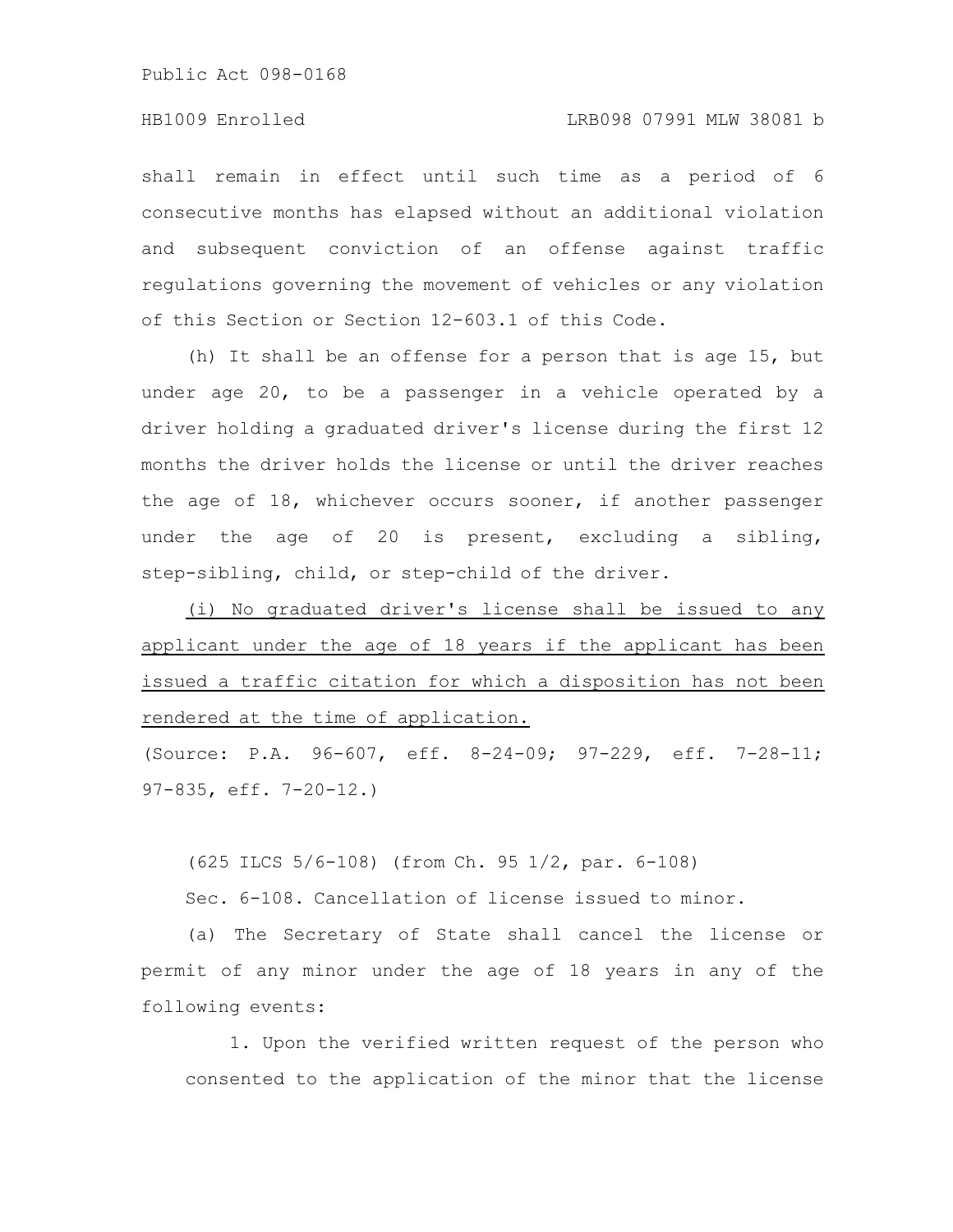or permit be cancelled;

2. Upon receipt of satisfactory evidence of the death of the person who consented to the application of the minor;

3. Upon receipt of satisfactory evidence that the person who consented to the application of a minor no longer has legal custody of the minor;

4. Upon receipt of information, submitted on a form prescribed by the Secretary of State under Section 26-3a of the School Code and provided voluntarily by nonpublic schools, that a license-holding minor no longer meets the school attendance requirements defined in Section 6-107 of this Code.

A minor who provides proof acceptable to the Secretary that the minor has resumed regular school attendance or home instruction or that his or her license or permit was cancelled in error shall have his or her license reinstated. The Secretary shall adopt rules for implementing this subdivision (a)4.

5. Upon determination by the Secretary that at the time of license issuance, the minor held an instruction permit and had a traffic citation for which a disposition had not been rendered.

After cancellation, the Secretary of State shall not issue a new license or permit until the applicant meets the provisions of Section 6-107 of this Code.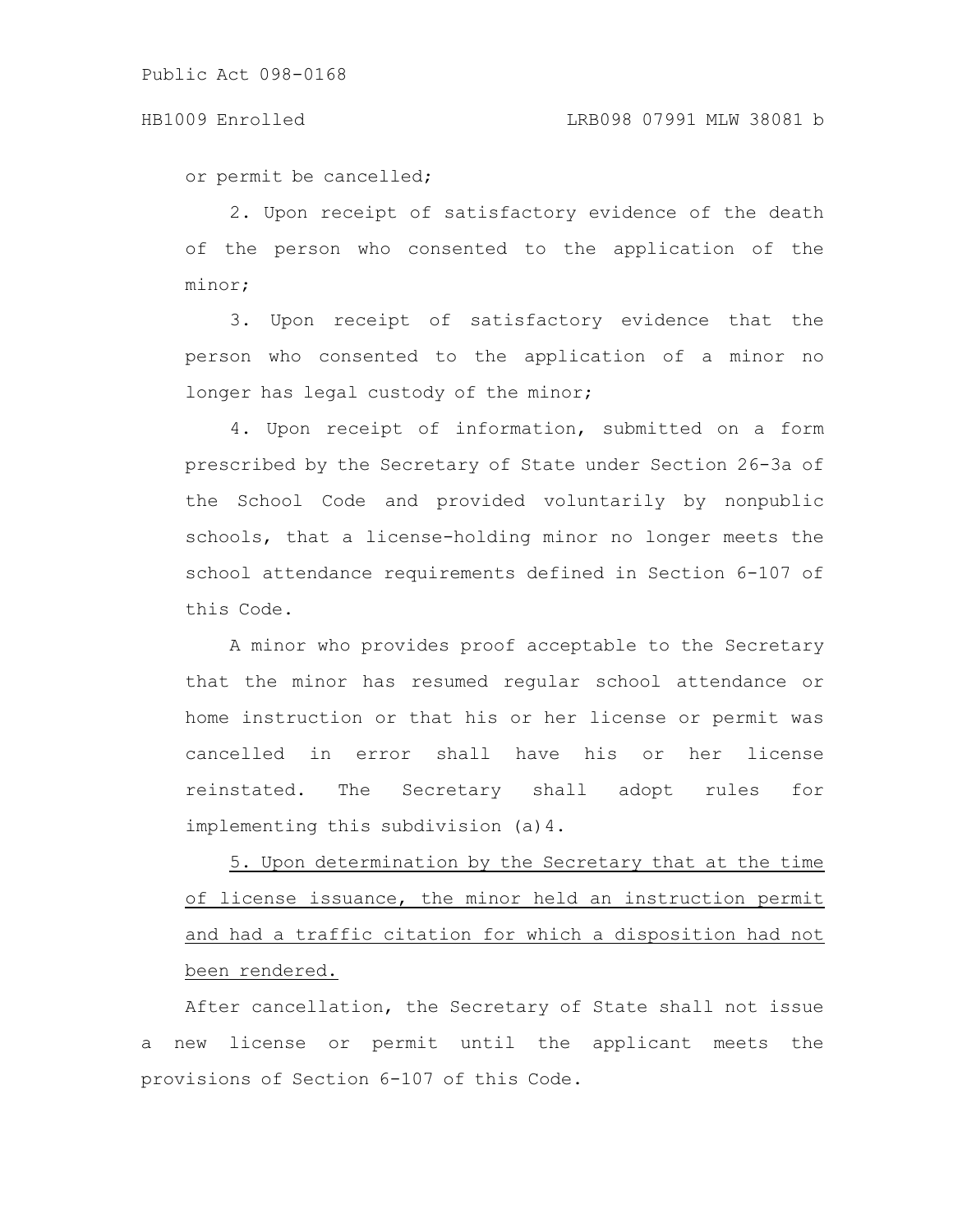(b) The Secretary of State shall cancel the license or permit of any person under the age of 18 years if he or she is convicted of violating the Cannabis Control Act, the Illinois Controlled Substances Act, or the Methamphetamine Control and Community Protection Act while that person was in actual physical control of a motor vehicle. For purposes of this Section, any person placed on probation under Section 10 of the Cannabis Control Act, Section 410 of the Illinois Controlled Substances Act, or Section 70 of the Methamphetamine Control and Community Protection Act shall not be considered convicted. Any person found guilty of this offense, while in actual physical control of a motor vehicle, shall have an entry made in the court record by the judge that this offense did occur while the person was in actual physical control of a motor vehicle and order the clerk of the court to report the violation to the Secretary of State as such. After the cancellation, the Secretary of State shall not issue a new license or permit for a period of one year after the date of cancellation or until the minor attains the age of 18 years, whichever is longer. However, upon application, the Secretary of State may, if satisfied that the person applying will not endanger the public safety, or welfare, issue a restricted driving permit granting the privilege of driving a motor vehicle between the person's residence and person's place of employment or within the scope of the person's employment related duties, or to allow transportation for the person or a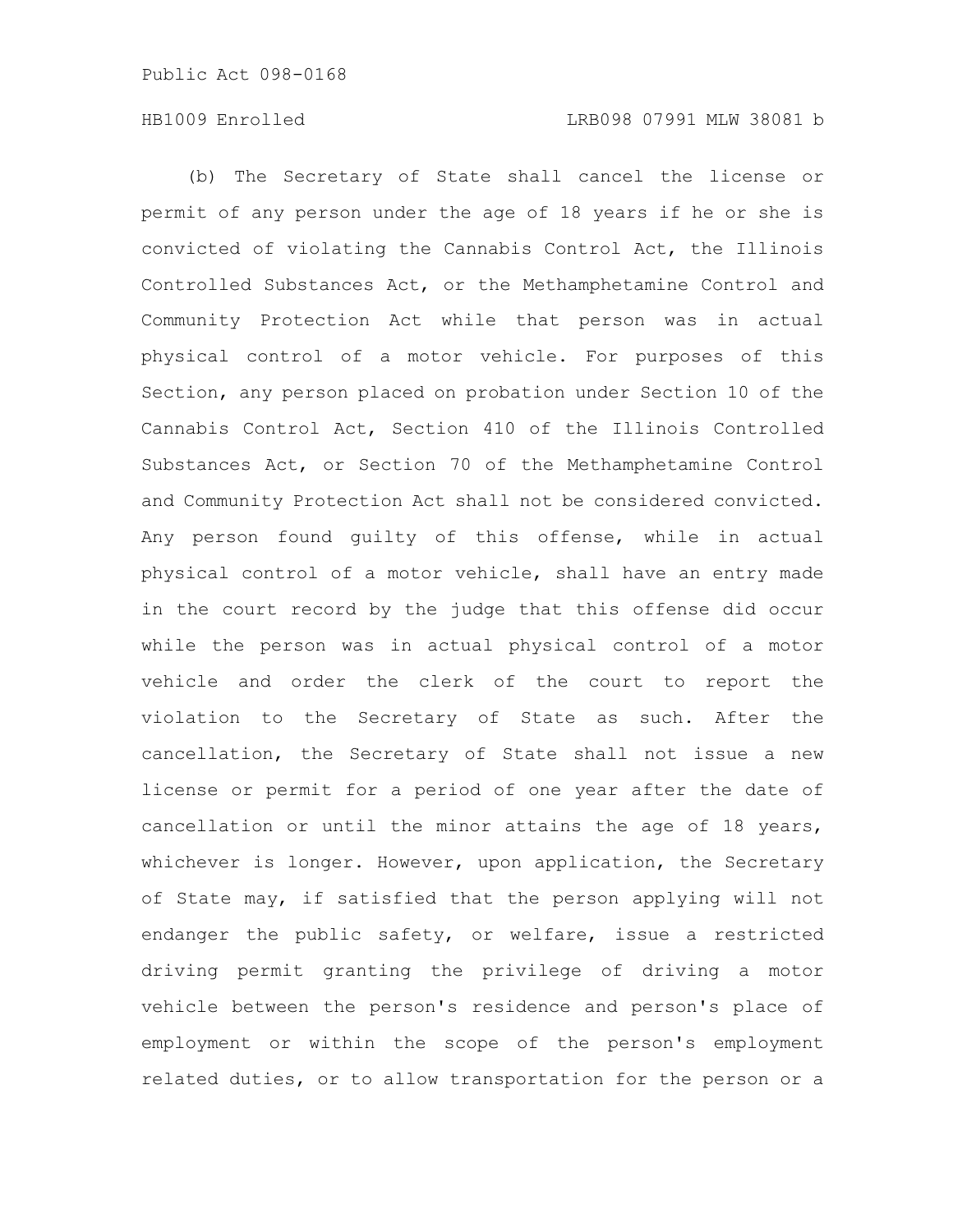household member of the person's family for the receipt of necessary medical care or, if the professional evaluation indicates, provide transportation for the petitioner for alcohol remedial or rehabilitative activity, or for the person to attend classes, as a student, in an accredited educational institution; if the person is able to demonstrate that no alternative means of transportation is reasonably available; provided that the Secretary's discretion shall be limited to cases where undue hardship would result from a failure to issue such restricted driving permit. In each case the Secretary of State may issue a restricted driving permit for a period as he deems appropriate, except that the permit shall expire within one year from the date of issuance. A restricted driving permit issued hereunder shall be subject to cancellation, revocation, and suspension by the Secretary of State in like manner and for like cause as a driver's license issued hereunder may be cancelled, revoked, or suspended; except that a conviction upon one or more offenses against laws or ordinances regulating the movement of traffic shall be deemed sufficient cause for the revocation, suspension, or cancellation of a restricted driving permit. The Secretary of State may, as a condition to the issuance of a restricted driving permit, require the applicant to participate in a driver remedial or rehabilitative program. Thereafter, upon reapplication for a license as provided in Section 6-106 of this Code or a permit as provided in Section 6-105 of this Code and upon payment of the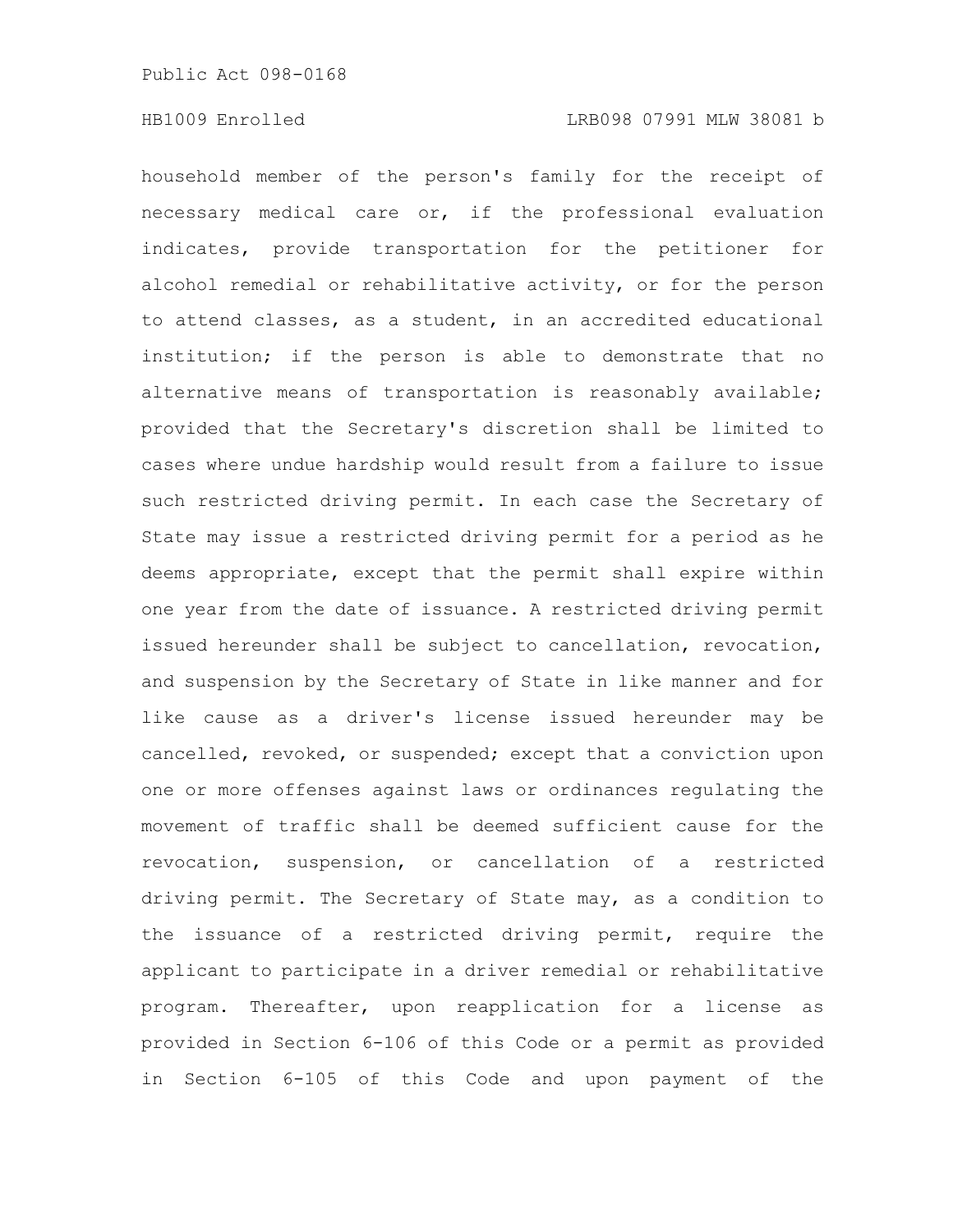#### HB1009 Enrolled LRB098 07991 MLW 38081 b

appropriate application fee, the Secretary of State shall issue the applicant a license as provided in Section 6-106 of this Code or shall issue the applicant a permit as provided in Section 6-105.

(Source: P.A. 94-556, eff. 9-11-05; 94-916, eff. 7-1-07; 95-331, eff. 8-21-07.)

(625 ILCS 5/6-301.3)

Sec. 6-301.3. Invalidation of a driver's license or permit.

(a) The Secretary of State may invalidate a driver's license or permit:

(1) when the holder voluntarily surrenders the license or permit and declares his or her intention to do so in writing to the Secretary;

(2) when the Secretary receives a certified court order indicating the holder is to refrain from driving;

(3) upon the death of the holder; or

(4) as the Secretary deems appropriate by administrative rule.

(b) A driver's license or permit invalidated under this Section shall nullify the holder's driving privileges. If a license is invalidated under subdivision (a)(3) of this Section, the actual license or permit may be released to a relative of the decedent; provided, the actual license or permit bears a readily identifiable designation evidencing invalidation as prescribed by the Secretary.